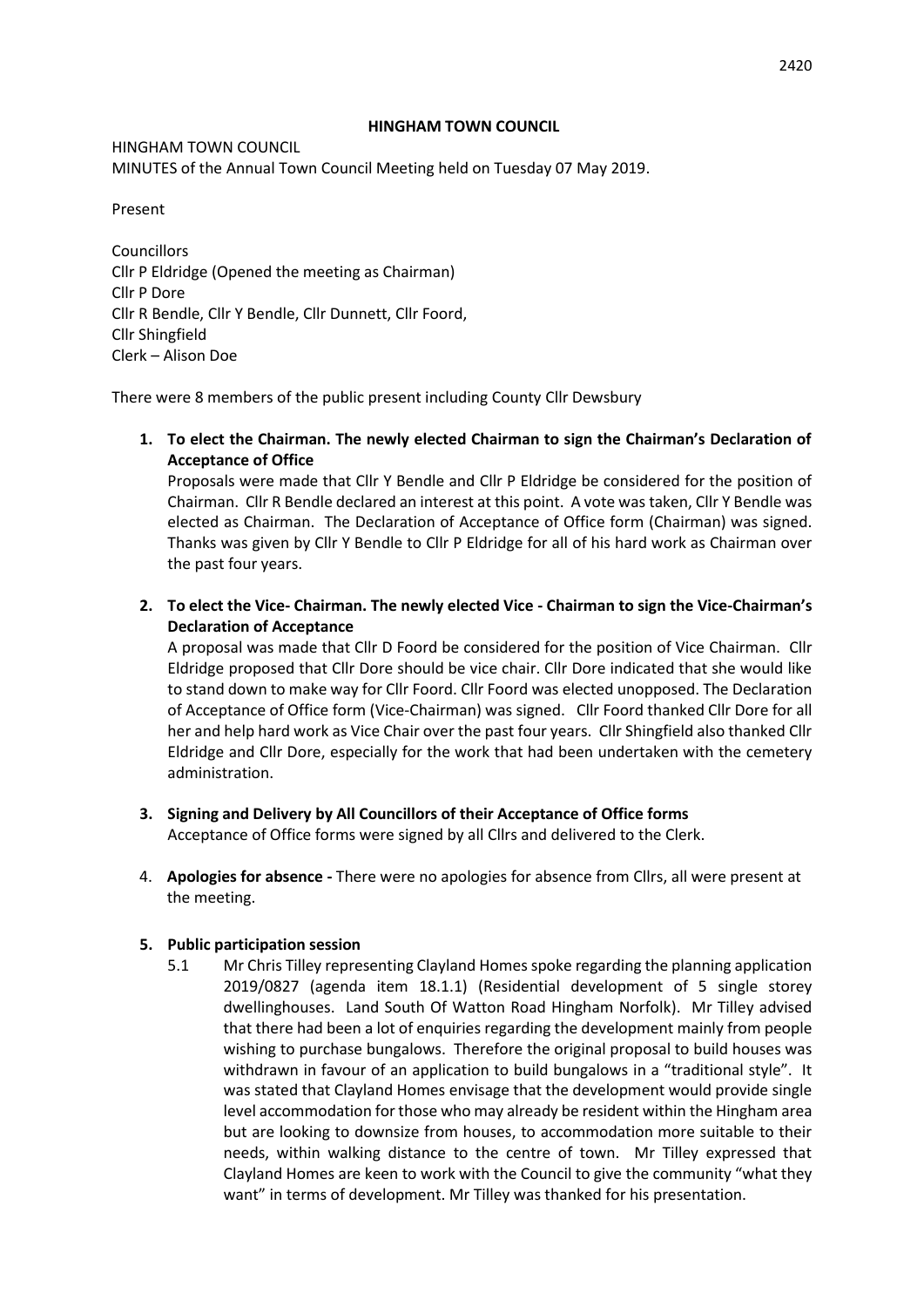- **6. Accuracy of the Minutes of the Town Council meeting of 02 April 2019** The Minutes were agreed as correct and signed by the Chairman
- **7. To receive a draft copy of the Minutes of the Annual Town Meeting of 16 April 2019** A copy of draft minutes of the Annual Town Meeting was circulated to all Cllrs prior to the meeting. The Clerk confirmed that the minutes, along with the written reports submitted are available on the Town Council website, and that the minutes will be agreed at the Annual Town Meeting in 2020.
- **8. Declarations of interests with regard to items on the agenda and to consider requests for dispensations**

Cllr Y Bendle declared an interest in agenda item 18.

Cllr P Eldridge declared an interest in agenda items 39 & 41 (just prior to the agenda items being discussed).

9. **Matters arising from the Minutes of 02 April 2019 (written report circulated prior to the meeting – See appendix A )**

In addition to the written report the Clerk advised that work to the skate park was now complete.

## **10. Working party reports**

The Cemetery and Churchyard working party met on 03 April 2019. It was reported that: **Permission for work in the Churchyard**

Permission not been received to rebuild part of the retaining wall to the front of the Churchyard or for work that needs to be carried out on the Lime tree in the south east corner of the Churchyard. The Clerk is to chase this as a matter of urgency.

### **Leaning grave stone in the Churchyard**

One gravestone is leaning badly, Town Council has previously agreed that the stone should be straightened but the necessary permission to do this is still outstanding. The working party now feel lying the stone flat may be a better option. A number of other gravestones are also leaning. Stones that lean as such, can be prone to cracking, and make it difficult for grass to be cut, there is evidence that the stones have been hit by grass cutting equipment. It is recommended that the working party continue to monitor the stones closely for cracks and movement.

#### **Review of grave digger and the need for a contingency**

It was agreed that a the current grave digger should be written to, to ask if she is still prepared to continue as the nominated grave digger for Hingham, and to write to other prospective grave diggers, to ask if they would also like to be considered as a nominated grave digger for the Hingham. The Clerk confirmed that as plots are now clearly marked out prior to grave digging there should be no issue with graves not being dug in the correct location, should the funeral directors have to use their own grave digger.

#### **Review of Cemetery Fees**

At the meeting of the cemetery working party the fees were reviewed. (The fees were last reviewed in February 2018 and increased effective from April 2018).

Having compared the present fees with those of Councils in the vicinity, the working party recommended that the fees remain unchanged. The Clerk advised that she had "taken flack" from a Funeral Director regarding the policy to charge triple fees for non-resident. It was also noted that the recent fee increases at Watton had made it considerably cheaper for a resident of Watton to be interred in Hingham Cemetery. Having regard to covering the cost of running/maintaining the cemetery it was proposed to increase the fees by 10% the proposal was amended to 5%. It was agreed that the fees should be increased by 5% from October 2019 (increase on the resident fee –the non-resident fee to remain triple that of a resident fee).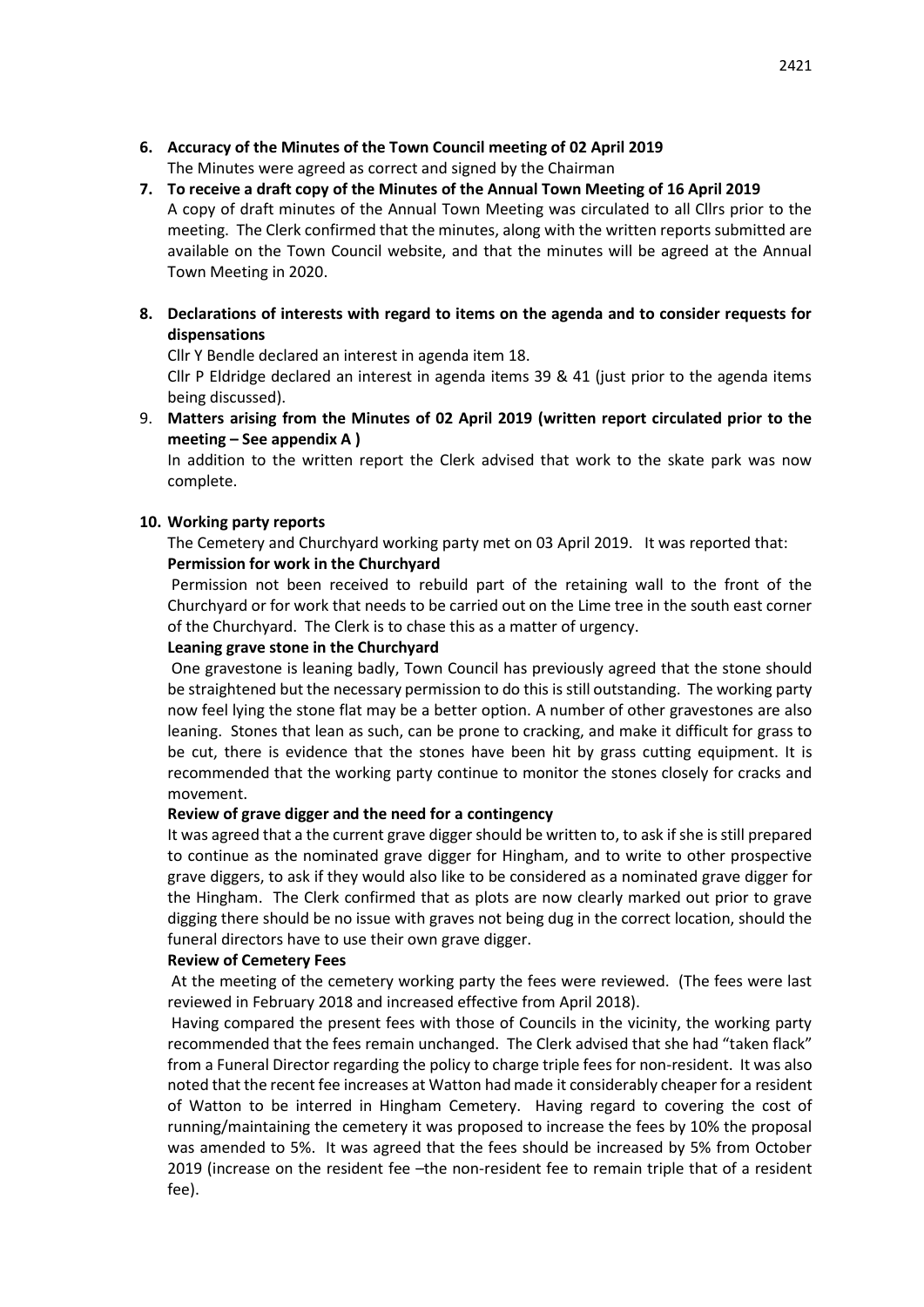### **Discretion Policy re fees**

It was agreed by the Town Council in 2018 that a discretionary policy should be drawn up by the working party setting out when discretion may be used regarding the fees (see agenda item 26).

## **Extension of Cemetery Driveway and turning circle**

The present turning circle and parking area located half way up the south side of the cemetery was intended primarily, but not exclusively, for use by disabled visitors attending funerals or visiting the cemetery. However, it is not big enough for hearses or large cars to turn around, especially when there is another vehicle parked. There are 2 possible solutions, either to extend the driveway to the top of the cemetery with the addition of another turning area, or extend the driveway all the way round the cemetery, so that vehicles enter from one side of the cemetery and exit from the other. Quotes were sought for the latter a few years ago but it was decided that it was too costly. The Council agreed that these options should be investigated further and quotations sought.

### **Need for a bollard to protect a headstone**

There is one headstone close to the edge of the turning circle, which could be damaged or knocked down by a vehicle. The working party recommended that a bollard or shrub be purchased and positioned to protect the headstone. The Council Agreed.

### **11. Reports from representatives on external bodies**

The representative on the Lincoln Hall Committee reported that they are trying to obtain quotations to have the carpark re shingled, and there are ongoing issues with the toilets becoming blocked.

# **12. General Correspondence (information/circulars etc)**

- **12.1 South Norfolk Council - South Norfolk on Show**
- **12.2 South Norfolk Council – Help Hub Bulletin**
- **12.3 South Norfolk Council – Notification of Tree Preservation Order - Sycamore - 1 Hardingham Street**
- **12.4 Norfolk Police - Rogue Trader/Scam Alert**
- **12.5 Norfolk ALC Bulletin - 17 April 2019**
- **13. Correspondence (not for public inspection) as addressed directly to Hingham Town Council** None
- **14. To discuss any required responses/actions in relation to any item(s) of correspondence With reference to - 12.3 - Notification of Tree Preservation Order - Sycamore - 1 Hardingham Street.** The Council agreed to respond with an objection to the tree preservation order, deeming it to be inappropriate for a Sycamore tree (a non-native species).

# **15. District Councillor's report**

District Cllr Y Bendle reported that at the recent District Council elections, the Conservative party lost 4 seats, meaning of the 46 District Councillors 35 are Conservatives, 10 are Liberal Democrat and 1 is Labour. Cllr Bendle offered thanks to those who had voted for her to be District Cllr for another 4 years, which will make 12 years in total. The Cabinet positions are to be agreed in a forthcoming meeting. It was also reported that since the start of the collaborative working arrangement with Broadland Council, some Assistant Director posts were still to be filled, and the Councils were looking internally "further down the line of staff" to fill these vacancies.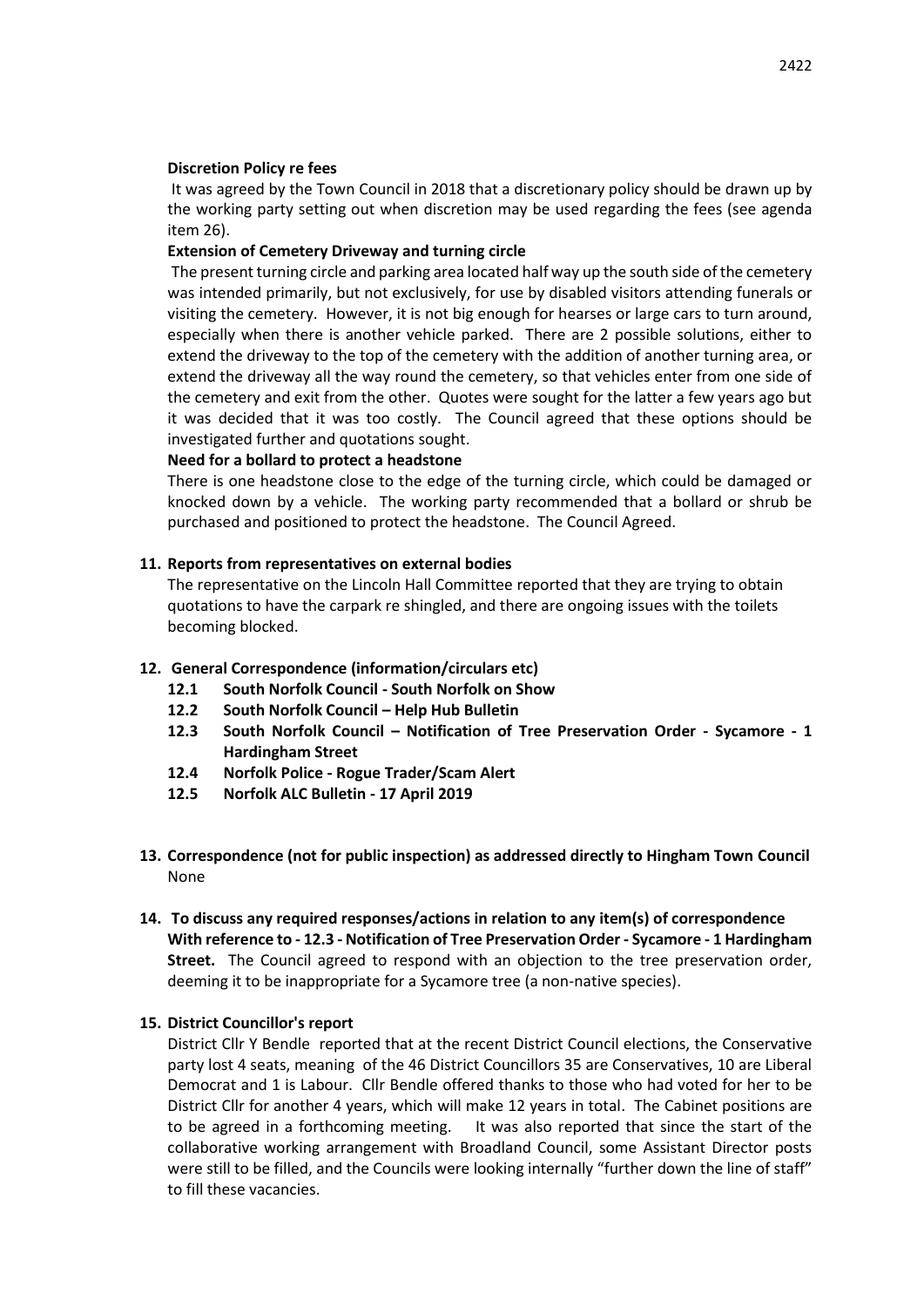## **16. County Councillor's report**

County Cllr Dewsbury reported that the Council had now moved to the Cabinet system with 10 Cabinet members, 8 being portfolio holders, of which she was the only woman being responsible for services including, fire service, museums, trading standards, archives, library and information services, (and other services) under the Communities and Partnerships portfolio . Cllr Dewsbury reported that Attleborough Library had now moved to its new location in the Attleborough Community and Enterprise Centre. It was also reported that NALC are looking for Councillors to become members

The Chairman offered congratulations to Cllr Dewsbury on her position within the new Cabinet.

### **17. Planning Decisions**

- 17.1 2019/0624 Sycamore tree Fell 1 Hardingham Street Hingham NR9 4JB - Refusal
- 17.2 2019/0573 Proposed single storey side extension 5 Hopsack Road Hingham NR9 4FB - Approval with Conditions
- 17.3 2019/0568 Single storey front extension. Orchard House Mill Corner Hingham Norfolk NR9 4LG - Approval with Conditions
- 17.4 2019/0478 Replace existing rear sunroom and out-building with single storey extension. 12 Copper Lane Hingham Norfolk NR9 4JS - Approval with Conditions
- 17.5 2018/1843 Dwellinghouse and garage. Land East Of The Fields Hingham Norfolk - Refusal

#### **18. Planning Applications (as notified by SNC for consultation)**

**18.1.1 2019/0827 Residential development of 5 single storey dwellinghouses. Land South Of Watton Road Hingham Norfolk**

The Council agreed to recommend approval.

*(other applications where the Town Council is not a consultee)*

*18.2.1 2019/0809 - Notification for Prior Approval for a proposed change of use of B8 commercial storage building and land within the curtilage to C3 single dwelling. Storage Building - South Of Watton Road Hingham Norfolk*

*18.2.2 2019/0860 - Oak (T1) - fell, Various (T2) - prune back overhanging branches from 2m to 0.25m. - Fairland House 2 The Fairland Hingham Norfolk NR9 4HN*

**19. To consider annual membership renewal of the Norfolk Association of Local Councils** The Clerk confirmed that she had found this a valuable use of information and advice and that the Town Council website is provided by Norfolk ALC. The Council agreed to renew the membership.

# **20. To review the Hingham Town Council Code of Conduct**

A copy of the current Code of Conduct (as adopted 05 June 2018) was forwarded to all Cllrs prior to the meeting. The Council agreed that no changes were required.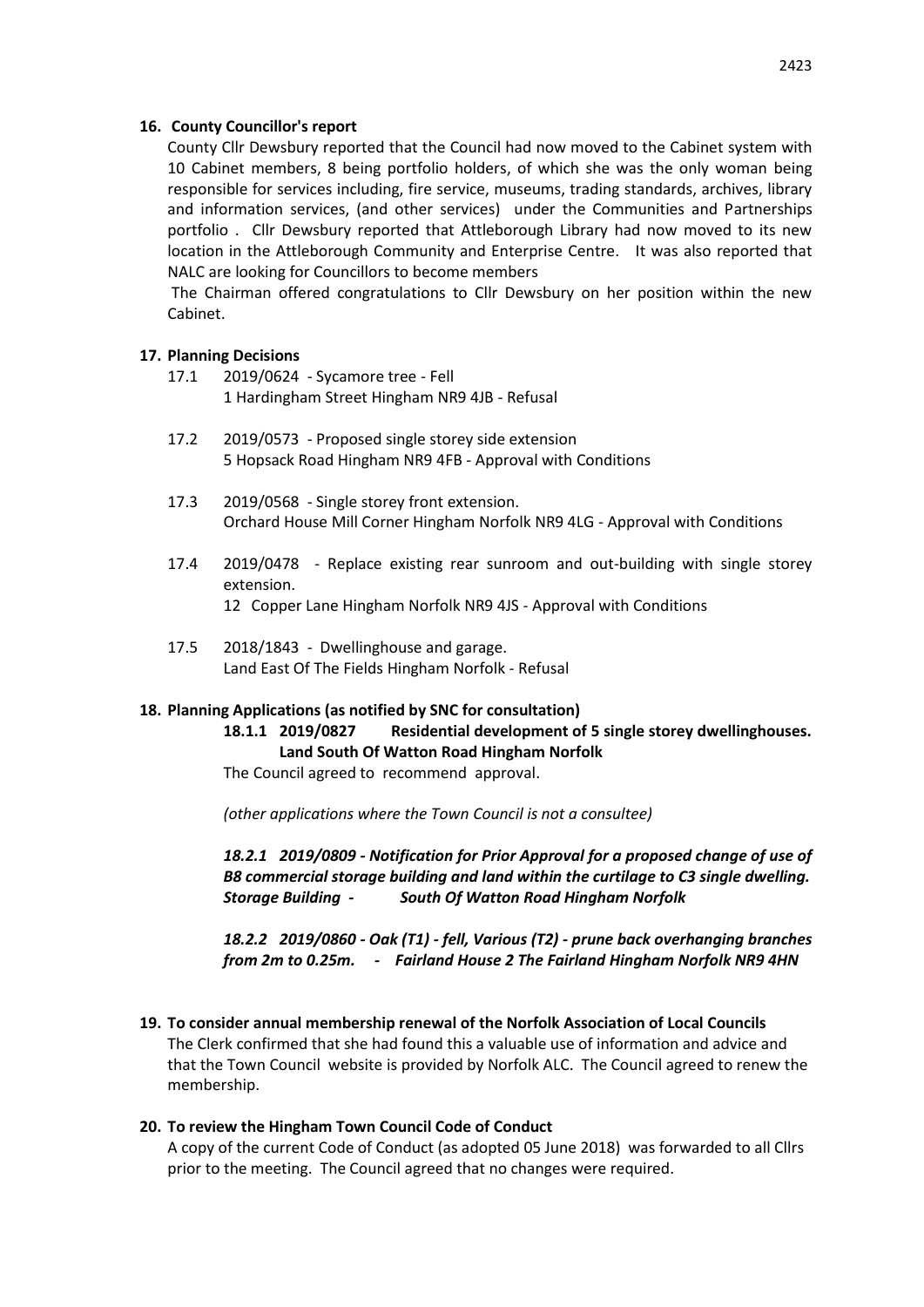# **21. To receive a copy of Standing Orders**

The Clerk confirmed that a copy of the Current Standing Orders (as reviewed and agreed at the previous meeting) had been forwarded electronically to all Cllrs.

# **22. To consider any applications for co-option onto the Town Council ( to fill 4 vacant seats)**

Prior to the meeting, 5 written applications had been received, one further application was made in person at the meeting. Of the 5 written applications, 4 of these individuals were present at the meeting. Those applicants present were invited to speak in turn and the written application was read out from the individual who was unable to attend the meeting. Each of the 6 candidates received a proposal by a Cllr (seconded by another Cllr) to be co-opted onto the Council.

The applicants were asked to leave the room for the vote to take place.

The Council then voted on each applicant in turn (alphabetically), the applicants with the most votes were duly elected for co-option onto Hingham Town Council. They will officially take office at the next meeting on 04 June 2019.

The Clerk thanked all candidates for coming forward to be considered for co-option onto the Council.

Due to take office on 04 June 2019 as newly co-opted members of Hingham Town Council are Stephanie Amey, Debbie Bales, Ellie Cowles and Mary Sykes.

# **23. To receive a copy of the Good Councillor Guide (sent electronically)**

Cllrs confirmed that they had received the electronic copy of the 2018 Good Councillor's Guide. The Clerk confirmed that she would send this to the co-opted Cllrs prior to the next meeting.

**24. To receive the "Registration of Pecuniary and Other Interests" forms - which must be completed, signed and returned by 04 June 2019.**

The Clerk confirmed that the form (as amended and sent to her by South Norfolk Council) had been forwarded electronically to all Cllrs prior to the meeting along with additional guidance. A Paper copy was made available at the meeting to those who needed one.

# **25. To review Standing Orders for Working Parties**

A copy of the current Standing Orders for Working Parties (last reviewed May 2018) was forwarded to all Cllrs prior to the meeting. It was agreed no changes were necessary.

# **26. To discuss and agree the cemetery fees discretion policy**

The Clerk had advised all Cllrs prior to the meeting that she would be requesting that this item be deferred to a future meeting as she wanted to seek legal advice on some points to be included within the policy. The Council agreed to defer this agenda item until a later date.

- **27. Review of representation on external bodies and arrangements for reporting back** It was agreed to defer this agenda item until the next meeting when the new co-opted Cllrs take office.
- **28. Review existing Working Parties and the Finance Committee and membership to them** It was agreed to defer this agenda item until the next meeting when the new co-opted Cllrs take office.
- **29. To review the Hingham Town Council Policy on Filming and Recording of Meetings** It was confirmed that the policy is as recommended by NALC. It was stated that the policy should be on display at every meeting. The Council agreed that no changes were required to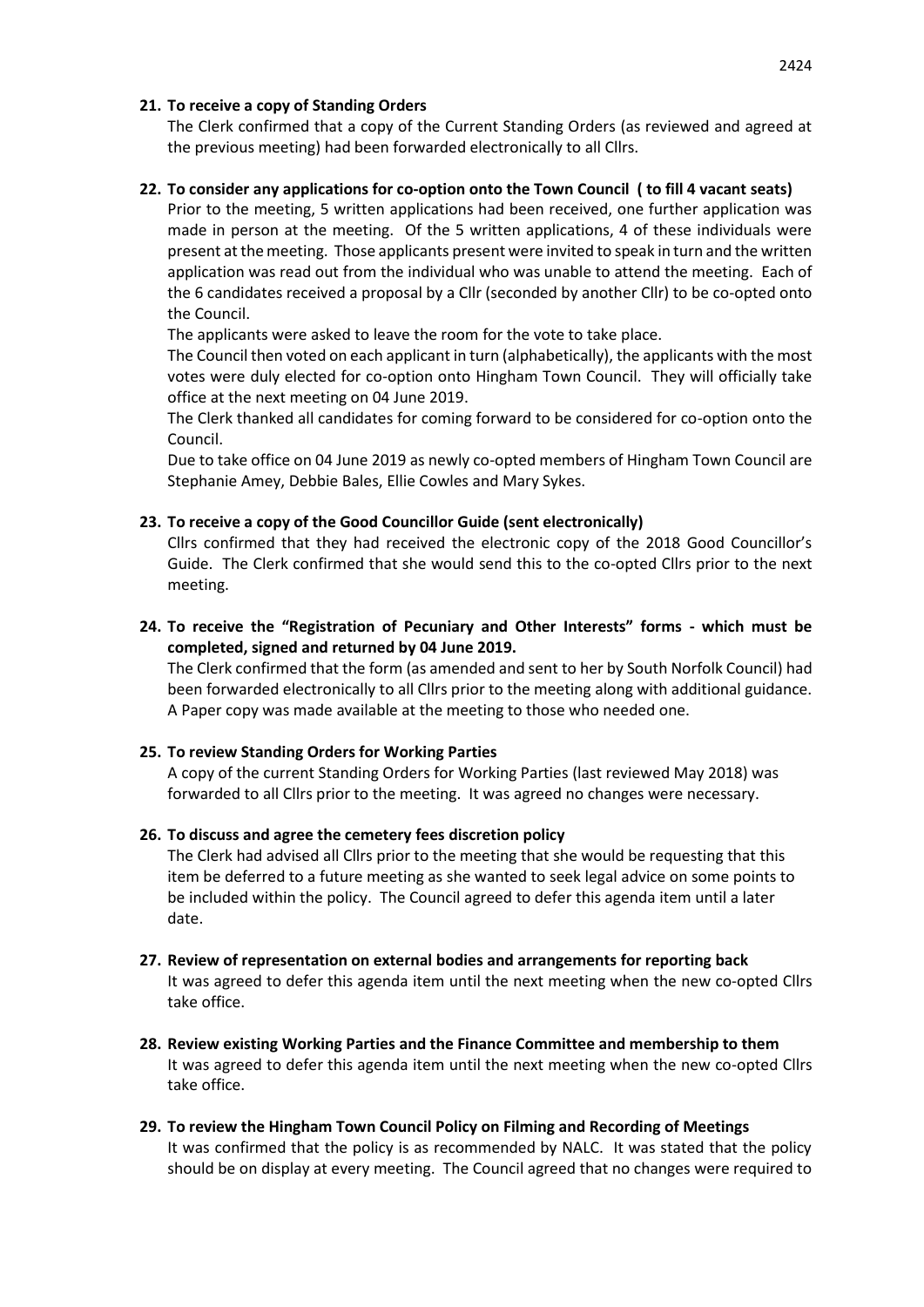the policy other than the reference to the Data Protection Act – to read Data Protection legislation.

**30. Proposal to adopt a new policy to cover dealing with the media and use of Social Media** Examples of policies used by other Councils, covering the use of Social Media were forwarded to Cllrs prior to the meeting. It was confirmed by the Clerk that a policy would need to be written. It was agreed that the Clerk should write a draft policy to be brought to a future meeting for discussion.

# **31. Proposal to invite tenders for/ discuss the street lighting maintenance contract**

The Clerk advised that there is currently no consistency in the colour of lightbulbs used, some omitting a white light and some an orange light. This point is to be included in the tender, that lights should omit a white light. It was noted that the Town Council provide footway lighting only (not street lighting, which has a different definition based on height and frequency of lights).

*(NB: Highways Act 1980 s270 ""footway lighting system" means a system of lighting, provided for a highway, which satisfies the following conditions, namely, that either— (a)no lamp is mounted more than 13 feet above ground level, or*

*(b)no lamp is mounted more than 20 feet above ground level and there is at least one interval of more than 50 yards between adjacent lamps in the system.)*

**32. To note the time and place of meetings of the Council up to and including the next annual meeting of the council (to include the date of the next Annual Town Meeting)**

It was agreed to continue with meetings on the first Tuesday of the month at the Lincoln Hall, dates as below:

04 June 2019 02 July 2019 (no meeting in August - ) 03 September 2019 01 October 2019 05 November 2019 03 December 2019 07 January 2020 04 February 2020 03 March 2020 07 April 2020 05 May 2020 - next Annual TOWN COUNCIL meeting Next Annual Town Meeting 21 April 2020 (Finance Committee meetings and any additional meetings arranged as required)

# **33. To propose items for the next Agenda**

The following items were proposed for inclusion on the agenda of the next Town Council meeting (wording to be provided by Cllr making the proposal prior to publishing the agenda) To discuss on how to control access to the Fairland green to prevent parking To discuss the Tally Alley light

#### **FINANCE**

# **34. To receive copies of the Hingham Town Council Financial Regulations**

A copy of the Financial Regulations (as reviewed by the Finance Committee 19 March 2019) was forwarded to all Cllrs electronically prior to the meeting.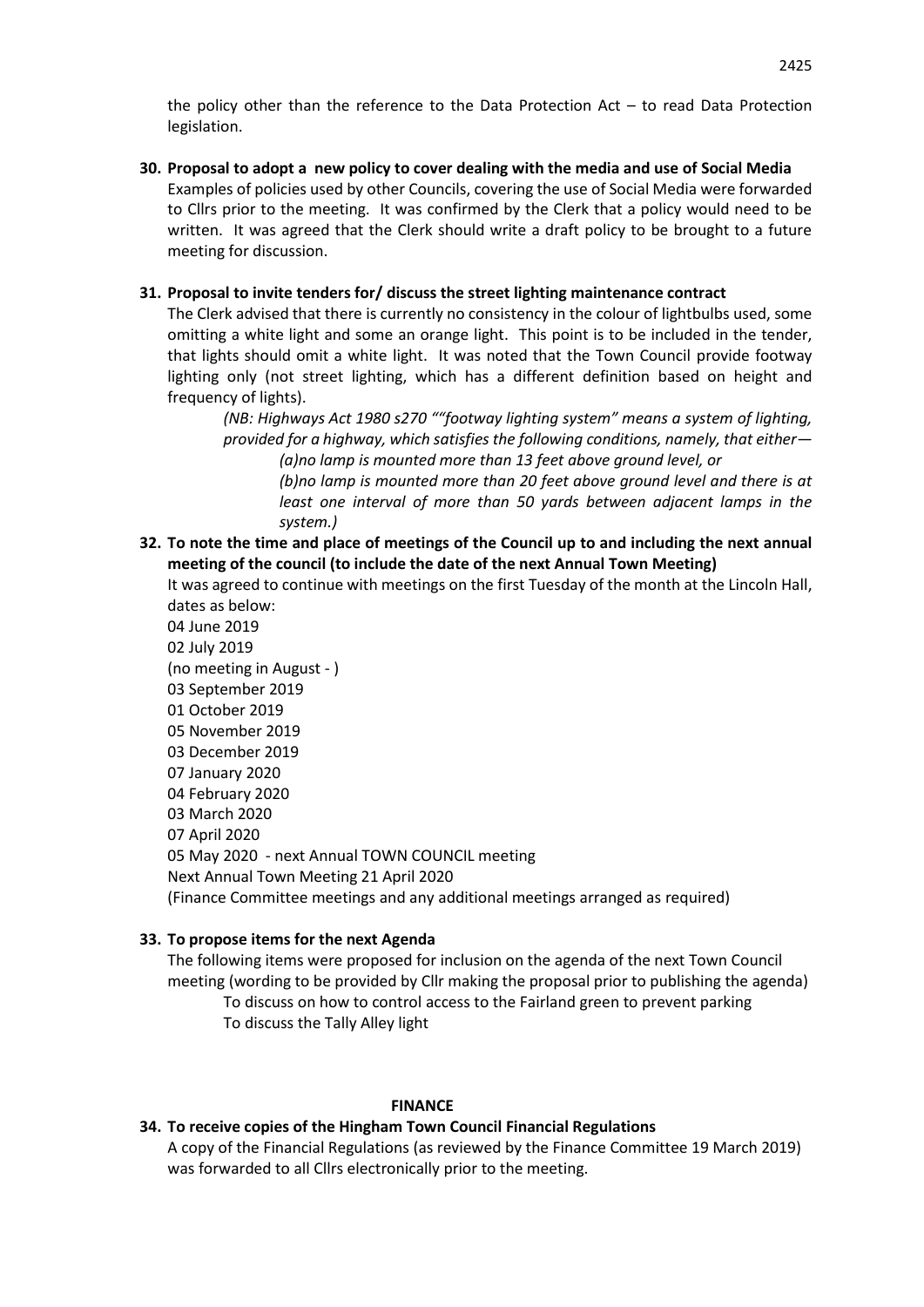# **35. To discuss and agree amendments to the bank mandate/cheque signatories**

The Clerk confirmed that there are 2 of the current cheque signatories that have remained Cllrs and these should be retained (Cllr Dore and Cllr Eldridge). It was suggested that Cllr Y Bendle and Cllr Foord become cheque signatories. The Clerk will request the relevant paperwork from the bank.

# **36. To agree and sign off the Year End Accounts**

A copy of the Account Summary for 2018/19 was given to all Cllrs. It was proposed and agreed to accept the accounts, which were signed by the Chairman (See Appendix B)

### **37. To receive South Norfolk Council notification of payment of the precept**

The Clerk confirmed she had received a remittance notice from South Norfolk Council for payment of half of the annual precept - £ 33,500.00 – "payment made to 'Hingham Town Council' on 24 Apr 2019 by EBACS"

# **38. To receive notification of the section 137(4)(a) of the Local Government Act 1972 ("the 1972 Act") for 2019-2020 ( £8.12 per Local Government Elector)**

The Clerk confirmed that this is the amount that is permissible by regulation for the Town Council to spend, when they do not have a specific power. She further explained that the Town Council sets its budget for S137 spending (far below the permitted level) and it is typically used for purchasing the poppy wreath and for the upkeep of the defibrillator.

|                | <b>ACCOUNTS FOR PAYMENT 07 May 2019</b> |          |  |                               |                              |            |
|----------------|-----------------------------------------|----------|--|-------------------------------|------------------------------|------------|
|                |                                         |          |  |                               |                              |            |
| Cheque number  | <b>TOTAL</b>                            |          |  | <b>PAYEE</b>                  | <b>DETAILS</b>               | <b>VAT</b> |
| 103937         | £                                       | 905.59   |  | D RAMM                        | WAGES 5wks (879.36)          |            |
|                |                                         |          |  |                               | Cleaning products (7.30)     |            |
|                |                                         |          |  |                               | binbags (4.94)               | £0.82      |
|                |                                         |          |  |                               | fertilizer (13.99)           |            |
| 103938         | £                                       | 871.64   |  | A DOE                         | <b>WAGES</b>                 |            |
| 103939         | £                                       | 73.89    |  | <b>J SQUIRES</b>              | <b>TOILET/BIN COVER</b>      |            |
| 103940         | £                                       | 626.48   |  | <b>EON</b>                    | STREET LIGHT ENERGY          | 104.41     |
| 103941         | £                                       | 294.19   |  | K AND M LIGHTING SERVICES LTD | MAINTENANCE CONTRACT         | 49.03      |
| <b>D DEBIT</b> | £                                       | 66.09    |  | <b>NEST</b>                   | <b>PENSION</b>               |            |
| 103942         | £                                       | 56.84    |  | <b>FIRST COPY</b>             | <b>METERED PRINTING</b>      | £9.47      |
| 103943         | £                                       | 374.00   |  | P ELDRIDGE                    | <b>CHAIRS ALLOWANCE</b>      |            |
| 103944         | £                                       | 216.00   |  | A DOE                         | <b>HOMEWORKING ALLOWANCE</b> |            |
| 103945         | £                                       | 442.93   |  | <b>NORFOLK ALC</b>            | MEMBERSHIP/WEB HOST          |            |
| 103946         | £                                       | 738.00   |  | A DOE                         | Laptop/software              | 123.01     |
| <b>TOTAL</b>   | £                                       | 4,665.65 |  |                               | <b>TOTAL VAT</b>             | £287.95    |

#### **39. Accounts for Payment**

# **40. 'Exclusion of the Press and Public under the Public Bodies (Admission to Meetings) Act 1960 to discuss the following matters:'**

*Confidential - The following items will require personal information to be discussed*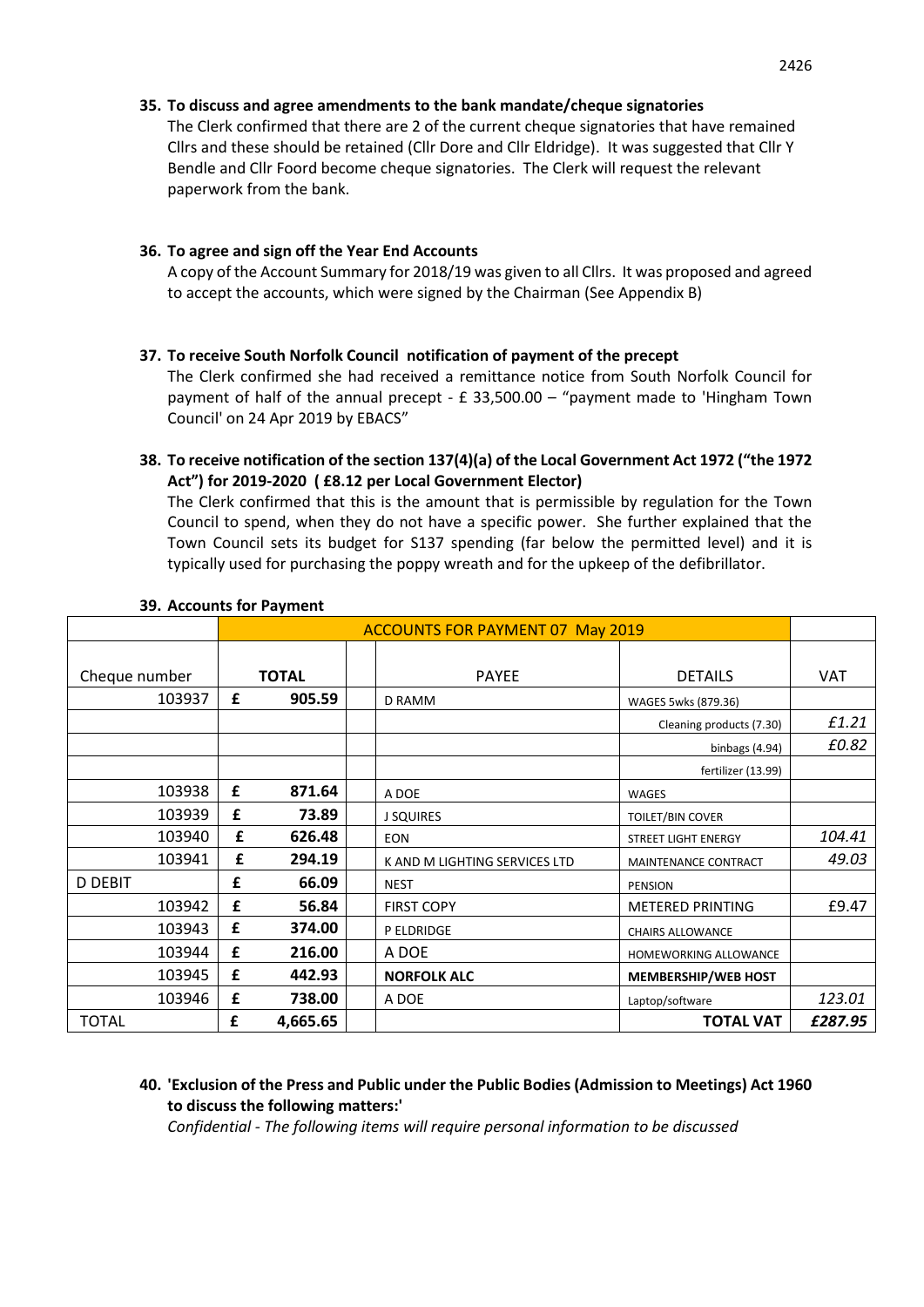# **41. To Consider and agree the Chairman's Allowance**

It was agreed to pay the Chair's Allowance as per the amount specified by South Norfolk Council (£374).

# **42. To Consider and Agree The Clerk's Allowance**

It was agreed that that the Clerk's allowance should be as specified, (being the amount as permissible by law £4 a week (£18 a month) to cover additional costs for working from home).

## **The meeting ended at 9.30pm**

```
Signed …………………………………………………………………………………….. Chairman 04 June 2019
```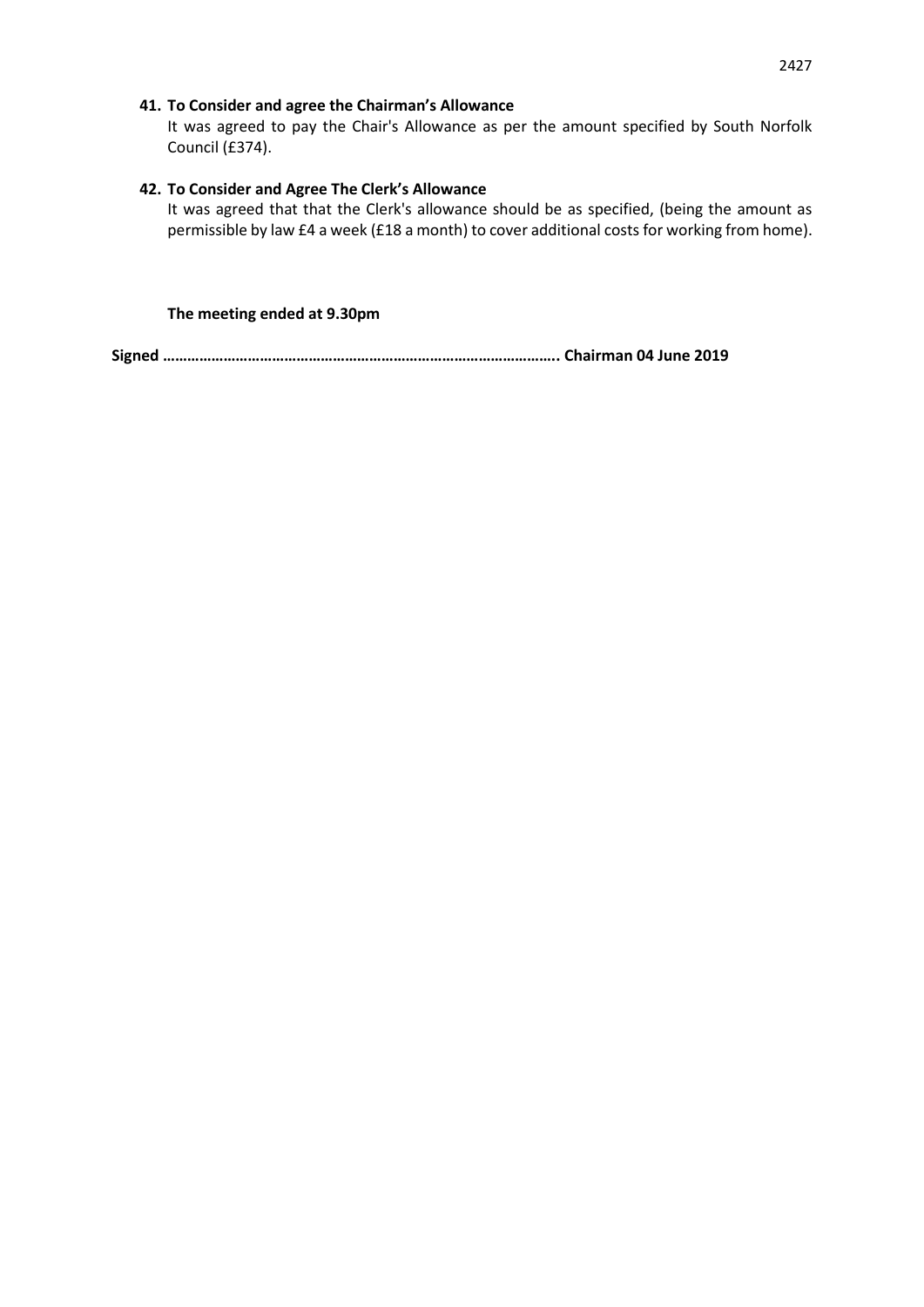2428

| <b>MIN</b>                                                                                                                                                                                                                                                                                                                     | Update                                                                                                                                                                                                                                                                                                                            |  |  |  |  |  |  |
|--------------------------------------------------------------------------------------------------------------------------------------------------------------------------------------------------------------------------------------------------------------------------------------------------------------------------------|-----------------------------------------------------------------------------------------------------------------------------------------------------------------------------------------------------------------------------------------------------------------------------------------------------------------------------------|--|--|--|--|--|--|
|                                                                                                                                                                                                                                                                                                                                | Matters Arising From the minutes of the meeting on 02 April 2019                                                                                                                                                                                                                                                                  |  |  |  |  |  |  |
| 14                                                                                                                                                                                                                                                                                                                             | The key to the disabled toilet/baby changing facility has now been received the extractor fan is now fixed.<br>The signs with contact details will be installed some time over the next couple of weeks – meter readings have<br>been taken and will be forwarded to SNC - the paperwork will now be signed and forwarded to SNC. |  |  |  |  |  |  |
| 15                                                                                                                                                                                                                                                                                                                             | Annual Town Meeting – attendance was disappointing – (25 people) draft minutes and reports are available<br>on the Hingham Town Council website                                                                                                                                                                                   |  |  |  |  |  |  |
|                                                                                                                                                                                                                                                                                                                                | <b>Other Updates</b>                                                                                                                                                                                                                                                                                                              |  |  |  |  |  |  |
| The potential "twinning" project with Swanton Morley and Springfield Kentucky USA – was reported in the Parish<br>magazine, asking for any community members interested in taking on the project – the Chairman to discuss further<br>with the Chairman of Swanton Morley Parish Council. - Chairman to comment on any updates |                                                                                                                                                                                                                                                                                                                                   |  |  |  |  |  |  |
| The application for the work to reduce the Churchyard Lime tree has been made to SNC – (Church permission also<br>required). – Permission has been granted - A contractor will be sought – for this and other work required after the tree<br>survey has been undertaken                                                       |                                                                                                                                                                                                                                                                                                                                   |  |  |  |  |  |  |
| Laptop and software purchased - to be collected when ready in store                                                                                                                                                                                                                                                            |                                                                                                                                                                                                                                                                                                                                   |  |  |  |  |  |  |
| Refurbishment of the Skate Park – work has been started, the contractor hopes to return to complete the work this<br>week                                                                                                                                                                                                      |                                                                                                                                                                                                                                                                                                                                   |  |  |  |  |  |  |

# **OUTSTANDING ISSUES**

Talley Alley Light –ongoing correspondence with UK Power network with regard to supply to the light – as yet unresolved

Annual Tree Survey to be requested

Repairs required to the Church Wall – the Clerk has written to Rev. Reed regarding the work required and removal of soil behind the curved wall – advice is awaited regarding permission required.

Moving the litter bin on the Market Place –

A meeting is to be arranged with an individual who may be able to undertake this work

Outstanding work from the last round of tree works - A copy of the relevant pages of the tree survey has been forwarded to the contractor who undertook the tree work (as per their request) so they can compare with the schedule of work they undertook – this has been chased and has been passed to the department manager – chased again – The Contractor has requested a site meeting – the Clerk will try to avoid this and insist that the outstanding work be carried out – still to be resolved

Re-siting of the Town Council notice board – a suitable place is to be found in the Market Place and an assessment to be made on the usability of the existing notice board if it is possible for it to be moved.

2 steel liners for the Market Place bins to be ordered – need to re measure the inside of the bin – (liners available at a reasonable price are a slightly different size to the existing ones (by mm's)

"Please do not park on the grass" signs to be priced/depending location of installation of bike racks

Commemorative Plaque for the Fairland Bus shelter – To be ordered.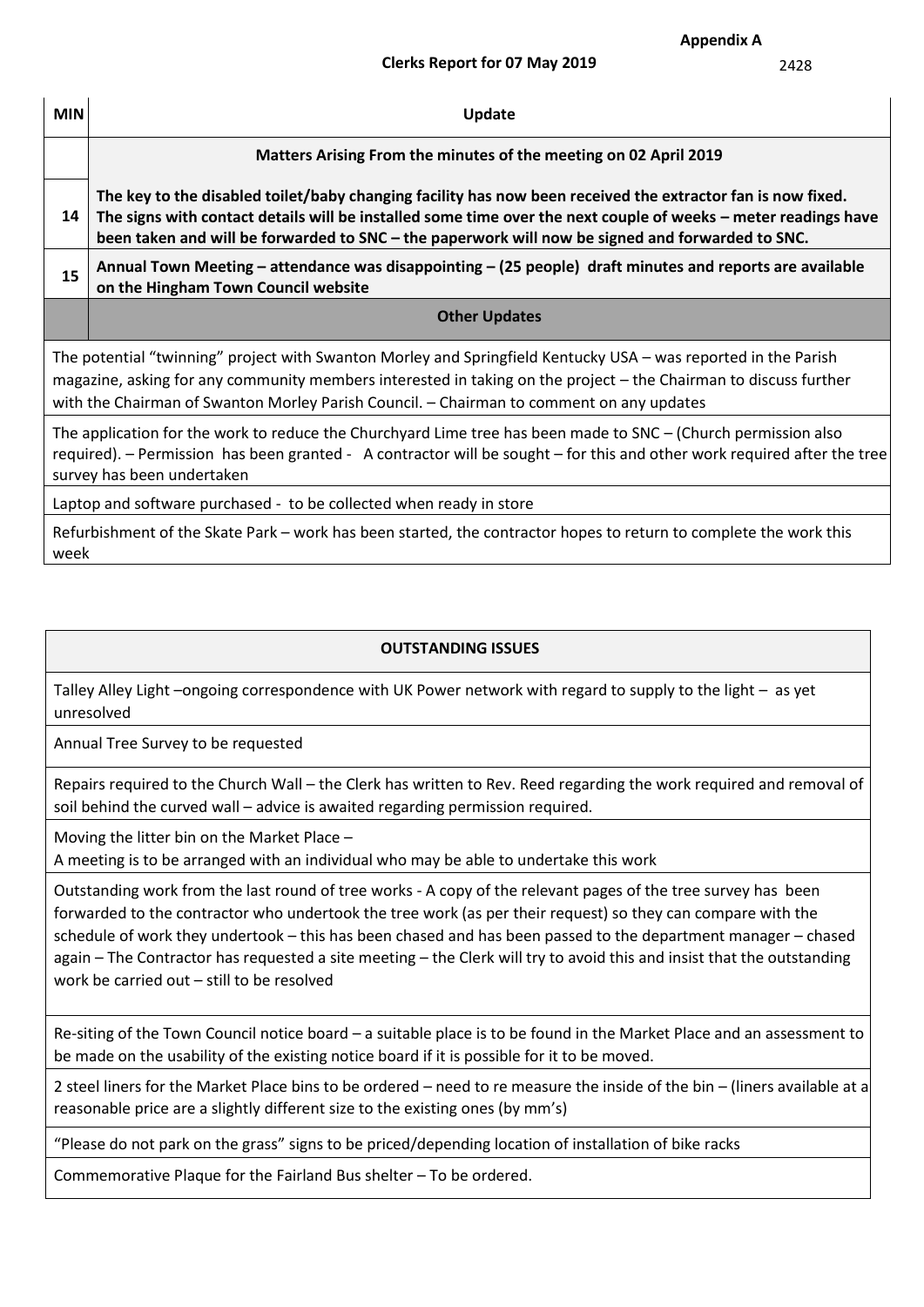Crime Figures –https://www.police.uk/norfolk/D12/crime/ February 2019 on or near Lincoln Avenue - Public order 1 Violence and sexual offences 2 Drinkwater Close - Anti-social behaviour 2 B1108 - Shoplifting 1 Hall Moor Road - Violence and sexual offences 1 Low Road - Burglary 1